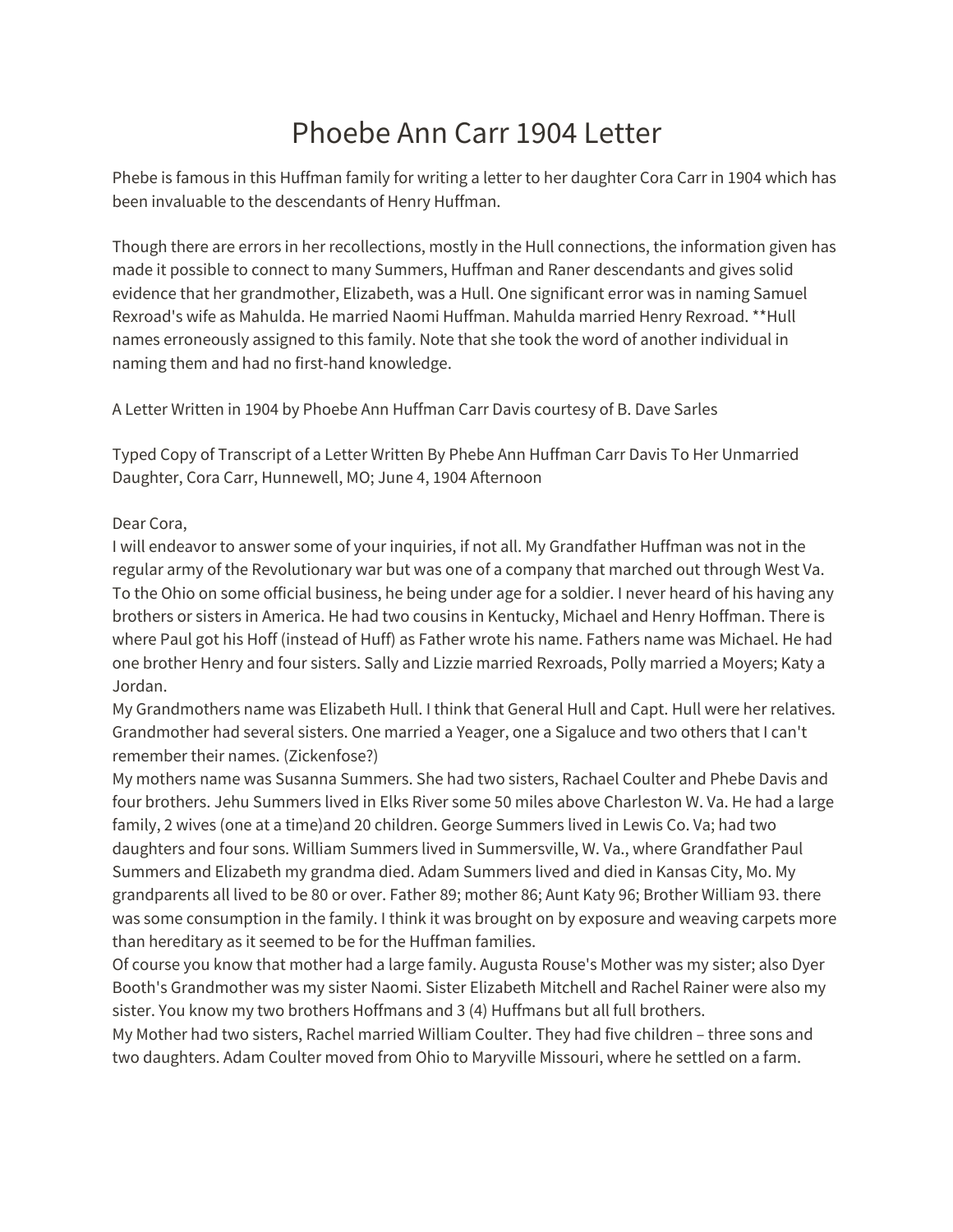## [Phebe Ann Huffman Carr Davis Letter, June 4, 1904, page 2]

Naomi Bulter lived in Ohio. They had several children. Tom not far from Gyandot W. VA. Harriet, George, Charley and Minna daughter of Adam Coulter. They lived in and near Maryville, Nodaway Co. Same Coulter moved to Illinois and took his mother with him where she died about 20 miles south of Quincy. Paul Coulter moved to Maryville Mo. also. He had two sons. He died in or near Maryville, Mo. One of Rachel Coulter girls married Hunter. They had several children. Jane and Maggy. They lived in Ironton, Ohio.

Archie Rexroad enlisted in 34th Illinois. Was shot in Tenn. Full name Samuel Archibald Rexroad, son of Samuel Rexroad and Mahulda Huffman Asa Mitchel, son of John and Elizabeth Mitchell enlisted in 83rd Illinois and was riddled with bullets as he raised the flag of fallen standard bearer near Lookout Mt.

Wm. Rainer was in Andersonvile Prison.

Phebe Ann Huffmans Great Grandfather was born on the high seas when his parents were coming from Germany to America. I used to say to her: "The only thing I have against you is that your ancestors were Germans." To which she replied – "Well I can't help that, they got away as soon as they could.' His name was Frederick Huffman.

Her grandfather, Henry Huffman when 17 and too young to enlist was sent as a special messenger to General Braddock with the Army of Virginia under the command of Major George Washington in November 1755 who took the expedition to For Duquesne (now Pittsburgh) to help the colonists capture Fort Duquesne and the Ohio Valley and rescue General Braddock's army.

Her Father Michael Henry had recruited a company, trained, ready to go to the front in the War of 1812 when peace was declared.

Grandfather Henry Huffman had two cousins in Kentucky – Michael and Henry Hoffman. That is how Paul came to use the o instead of Huffman.

Father Michael Huffman had one brother – Henry, and four sisters. Sally and Lizzie married Rexroads, Polly married a Moyers, Katy married a Jordan. Michael married Susanna Summers (1806?). Phebe Ann Huffman was born Sept 4, 1831 in Randolph Co. West Virginia, 30 miles from Beverly the county seat on Tiger River – what was called Tiger Valley. When between seven and eight we moved to Braxton Co. five miles up the river from Suttonsville the

[Phebe Ann Huffman Carr Davis Letter, June 4, 1904, page 3]

County seat and about two miles south of what is now Plat Woods Station.

I had to row across Elk River and walk over the hill about a mile to school to Flat Woods Creek. I came west in the spring of 1850 with Mother and Altea. We first stayed with John and Elizabeth Mitchell; then with the Rexroads and Adam Huffman. I was married at Adam's in the log house with cement milk house at the head of Sulper Spring Creek on Nov. 2, 1851.

## (Extract of letter written by Phebe Ann Huffman)

I do not know where the Hulls came from to West Virginia, but they lived east of the Allegheny Mts. On or near the South Branch of the Potomac River in a place called the "Bull Pasture", I think in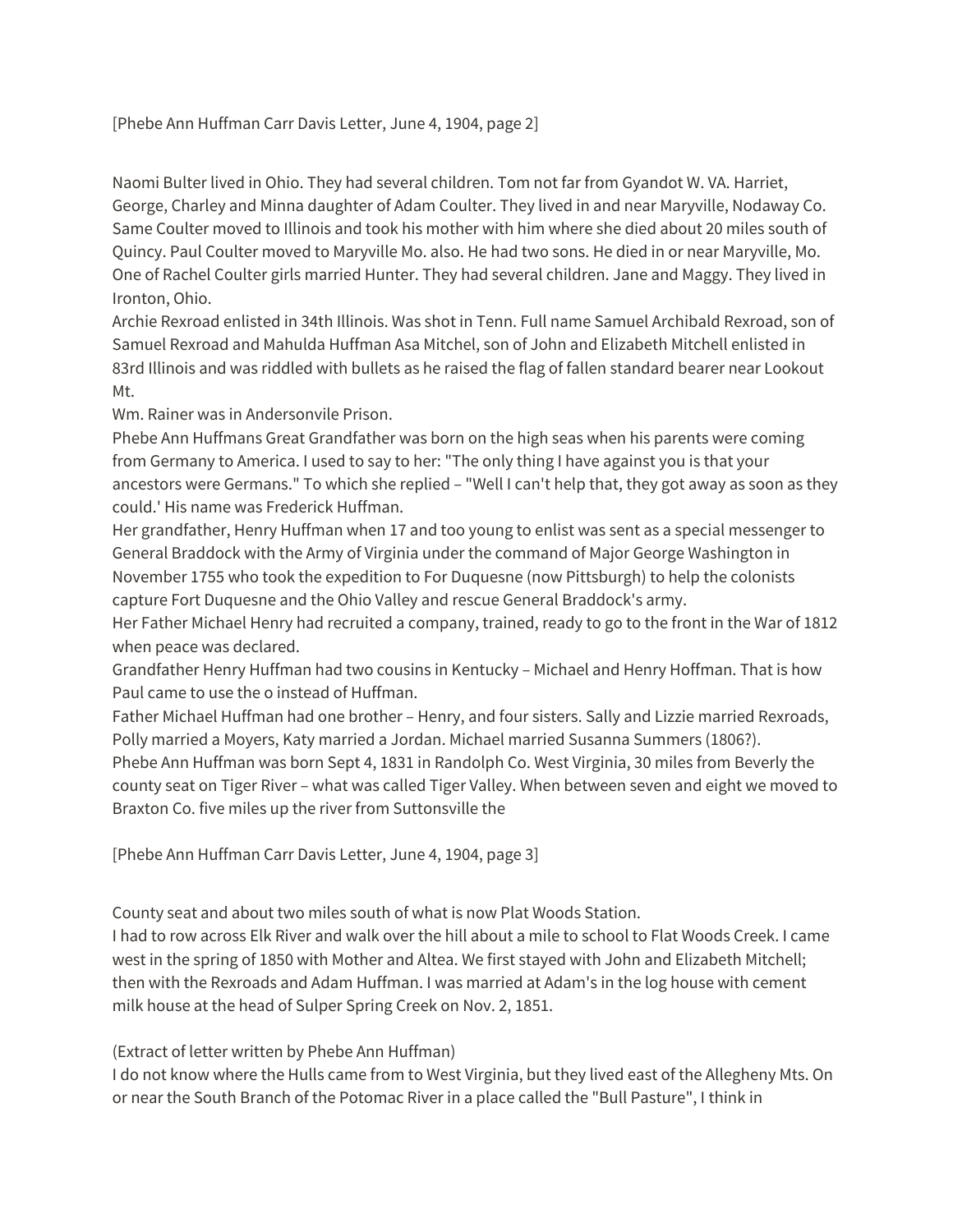Pendleton Co., not sure about county. Grandma Elizabeth Hull married Paul Summers and both died at Summersville, W. Va.

General William Hull\*\*, the hero of 1776 who surrendered at Detroit August 16, 1812 was a relative; also his nephew Capt. Isaac Hull\*\* commander of the Constitution ("Old Ironsides") which defeated and sunk S. S. Guerriere on Aug. 10, 1812.

There was also a Wash Hull\*\* of later date of whom Paschal Davis used to speak, also his sister Phebe Wilson mentioned Wash when I visited her at Staunton Va. Nov 8, 1901.

Elizabeth had several sisters. One married a Yeager, one a Sigaluce, Cornal or Cornell Hull\*\* was a first cousin of Elizabeth.

Paul and Elizabeth Summers had seven children –

(1) Susanna Summers married Michael Huffman and had thirteen children

(2) Rachel Summers married William Coulter and they had three sons and two daughters

(3) Phebe Summers married a Davis. There were four brothers.

(4) Jehu Summers lived in Elk River, some 50 miles above Charleston West Virginia. He married twice and had 20 children.

(C. W. Bell says 21)

(5) George Summers lived in Lewis County, Virginia. He had two daughters and four sons.

(6) William Summers lived in Summersville, W. Va. Where Paul and Elizabeth died.

(7) Adam Summers lived and died in Kansas City, Missouri.

[Phebe Ann Huffman Carr Davis Letter, June 4, 1904. page 4]

Naomi had seven children – two living, one in Colorado, Julia Harmon, one in Comanche, Iowa. Angeline had five children. Elizabeth had four two living at last count. Mollie in Dakota and Martha Young in Nebraska.

Rachel had ten children. James and Jasper Rainer in Southern Kansas, Mary Marlow and Adam Rainer in S. W. MO., Susan Cox and Cetelba Ford in Montana. Elizabeth Hull in N.W. Iowa, Louella Ford in Wisconsin. Mahulda Rexroad had 3 children, Augusta living near Grand Island, Neb. Adam in Denver, Colo. One girl died young.

It was probably Grandfather Huffmans place that Wm. Visited. He was living when William was married to Polly. Mother took care of him in his last sickness. Grandpa Summers had moved with Uncle William to Summersville, West Virginia. Grandpa Huffman lived in Pendleton Co, east of the Seleglung Mountains.

Sawyer Davis says Carmel Peter Hull was Mother's first cousin and his sons being our second cousins.

Your Affectionate Mother, P. A. Davis